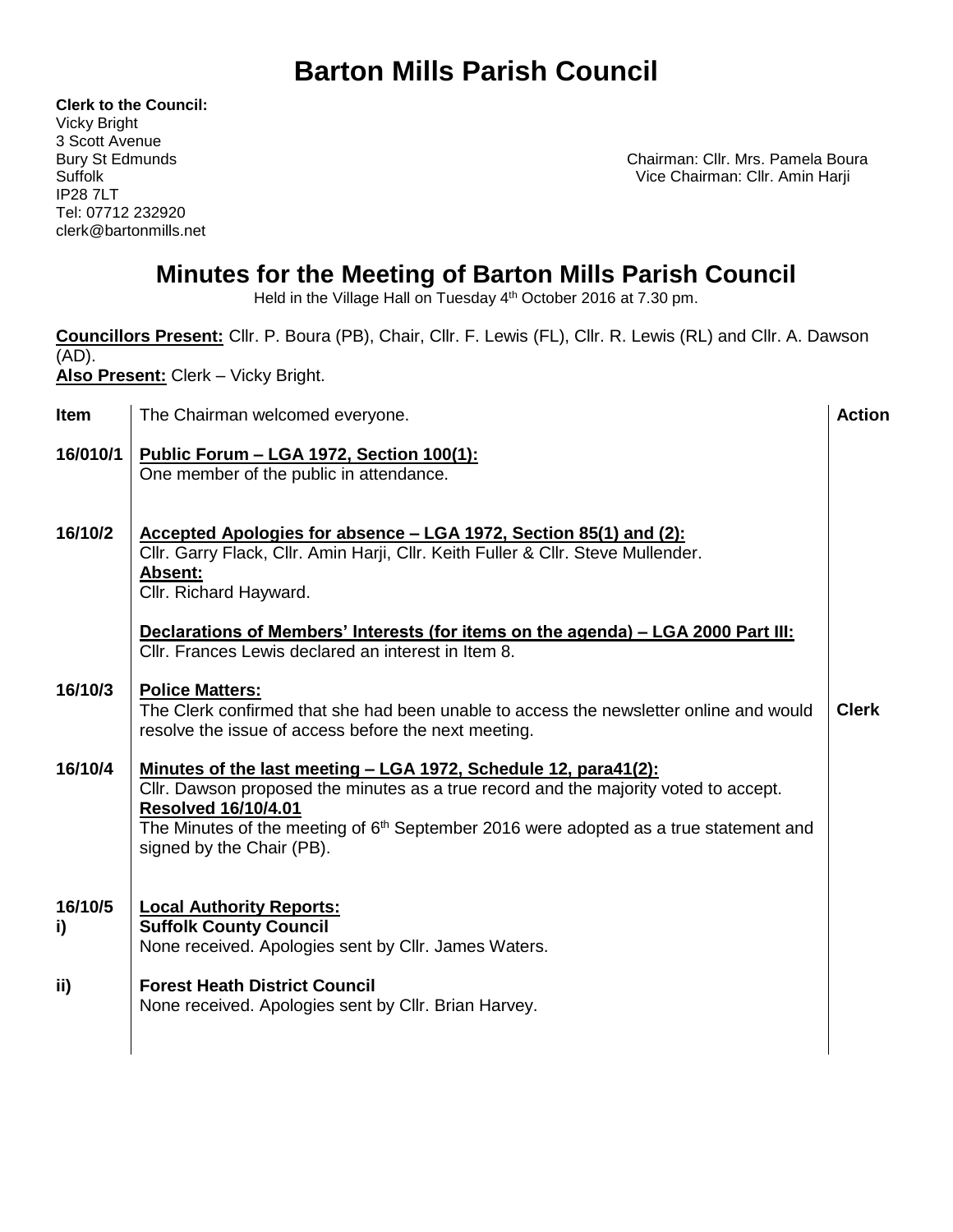| <b>Clerk to the Council:</b><br><b>Vicky Bright</b><br>3 Scott Avenue<br><b>Bury St Edmunds</b><br><b>Suffolk</b><br><b>IP287LT</b><br>Tel: 07712 232920<br>clerk@bartonmills.net | Chairman: Cllr. Mrs. Pamela Boura<br>Vice Chairman: Cllr. Amin Harji                                                                                                                                                                                                                                                                                                                                                                                                                                                                 |                 |
|-----------------------------------------------------------------------------------------------------------------------------------------------------------------------------------|--------------------------------------------------------------------------------------------------------------------------------------------------------------------------------------------------------------------------------------------------------------------------------------------------------------------------------------------------------------------------------------------------------------------------------------------------------------------------------------------------------------------------------------|-----------------|
| 16/10/6<br>i)                                                                                                                                                                     | <b>Planning Matters</b><br>A public consultation has been launched on the future of RAF Mildenhall and councillors<br>were asked to view the documents at www.westsuffolk.gov.uk/mildenhallfuture and<br>prepare our response. Items for comment suggested were Employment & Housing,<br>Infrastructure and the need for a Relief Road and improved Transport Links. It was<br>agreed the Clerk would draft a response on these issues raised and forward to the<br>Chairman for her approval before submission to the consultation. | <b>Clerk/PB</b> |
| ii)                                                                                                                                                                               | DC/16/1910/HH - Pitched roof to existing rear flat roofed extension at 19 Church<br>Meadow, Barton Mills IP28 6AR.<br><b>Resolved 16/10/6.01</b><br>The Pc supports the application.                                                                                                                                                                                                                                                                                                                                                 |                 |
| iii)                                                                                                                                                                              | DC/16/1957/HH – (i) Single storey and side extension and (ii) attached garage to<br>side at 27 The Street, Barton Mills IP28 6AA.<br><b>Resolved 16/10/6.02</b><br>The Pc supports the application.                                                                                                                                                                                                                                                                                                                                  |                 |
| iv)                                                                                                                                                                               | DC/16/2112/TE3 – Notification of removal of public payphone from the phone box in<br><b>Bell Lane, Barton Mills.</b><br>It was suggested that the Clerk contact the Planning Officer and Community Heartbeat<br>Trust to establish whether the phone could remain as an emergency phone for the<br>Defibrillator, which is to be installed in the phone box, or whether a new phone would<br>have to be installed. The Clerk is to clarify who would have responsibility for the phone<br>and connection.                            | <b>Clerk</b>    |
| V)                                                                                                                                                                                | <b>Tree Applications</b><br>Yew Tree at Brook House $-$ Trim all round by 1 $\frac{1}{2}$ metres.                                                                                                                                                                                                                                                                                                                                                                                                                                    |                 |
|                                                                                                                                                                                   | 6 Sycamore trees at Beeches Moat - Removal of 6 Sycamore trees, to be replaced with<br>Oak and Walnut Trees.                                                                                                                                                                                                                                                                                                                                                                                                                         |                 |
|                                                                                                                                                                                   | <b>Resolved 16/10/6.03</b><br>It was agreed that any tree applications will in future be presented to the Council for<br>information purposes and comment as necessary.                                                                                                                                                                                                                                                                                                                                                              |                 |
| vi)                                                                                                                                                                               | <b>RPA - Hatchfield Farm Decision Appeal</b><br>The Rural Parishes Alliance plans to appeal against the Secretary of State's decision<br>regarding Hatchfield Farm, they are asking local parish councils for support in this appeal.<br>It was agreed that the Council would put forward their support for the development to<br>proceed.                                                                                                                                                                                           | <b>PB</b>       |
| vii)                                                                                                                                                                              | DC/13/0927/OUT<br>The Clerk is to chase up the consultation and conditions proposed for Traffic Calming and<br>the gate feature and crossing, and also to enquire regarding Section 106 monies.                                                                                                                                                                                                                                                                                                                                      | <b>Clerk</b>    |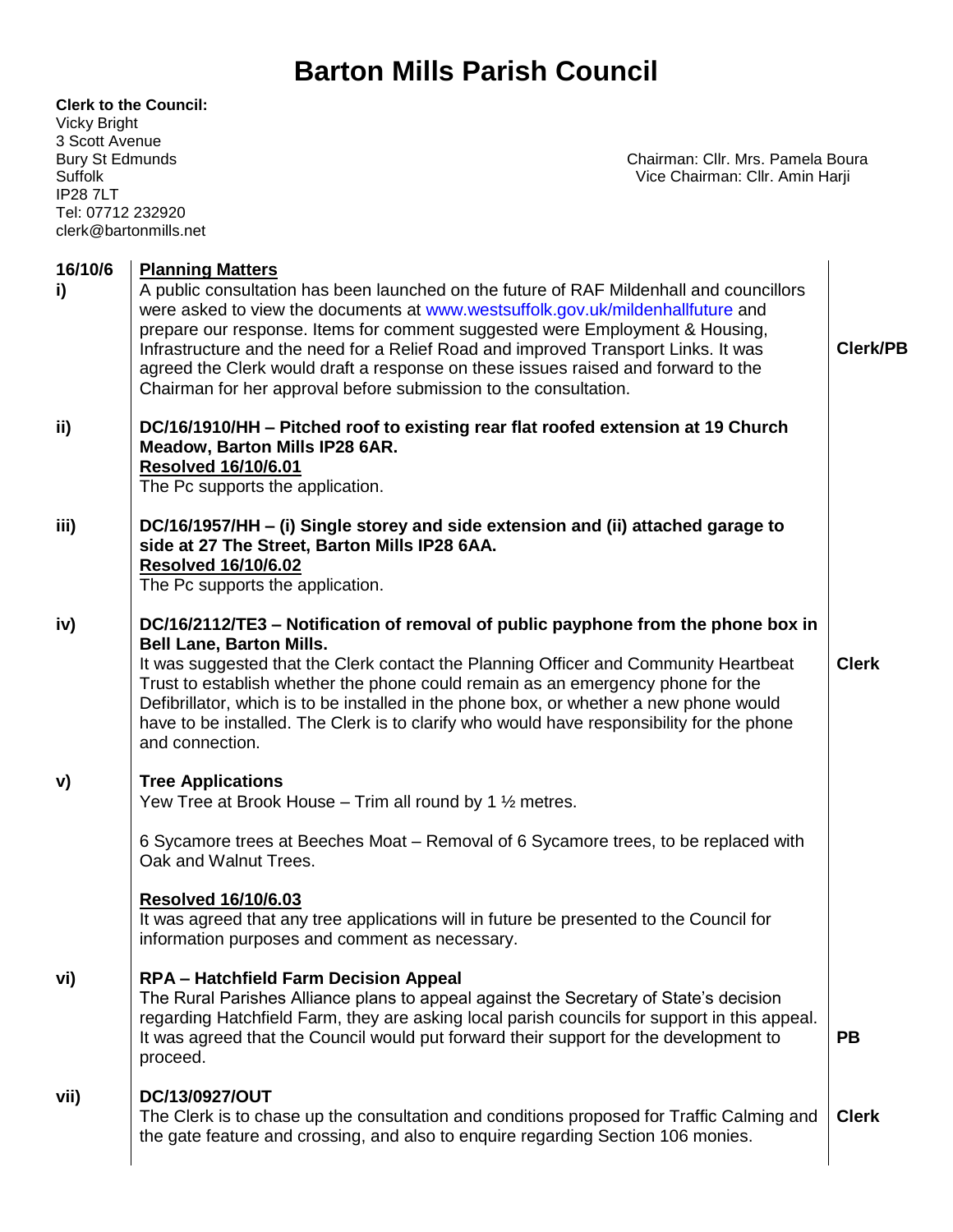| <b>Clerk to the Council:</b><br><b>Vicky Bright</b><br>3 Scott Avenue<br><b>Bury St Edmunds</b><br>Suffolk<br><b>IP287LT</b><br>Tel: 07712 232920<br>clerk@bartonmills.net | Chairman: Cllr. Mrs. Pamela Boura<br>Vice Chairman: Cllr. Amin Harji                                                                                                                                                                                                                                                                                                                                                                                                                                  |                        |
|----------------------------------------------------------------------------------------------------------------------------------------------------------------------------|-------------------------------------------------------------------------------------------------------------------------------------------------------------------------------------------------------------------------------------------------------------------------------------------------------------------------------------------------------------------------------------------------------------------------------------------------------------------------------------------------------|------------------------|
| 16/10/7<br>i)                                                                                                                                                              | <b>Matters Arising &amp; Pending:</b><br><b>Affordable Housing</b><br>Cllr. Boura confirmed that Isobel Wright is able to attend the November Parish Council<br>meeting. The Clerk is to add this to the agenda for November. The Clerk and Cllr. Boura<br>are to draft a notice for the Barton Miller and also a letter to invite residents from Church<br>Lane to attend the meeting.                                                                                                               | <b>Clerk/PB</b>        |
| ii)                                                                                                                                                                        | <b>Notice Board Worlington Road</b><br>CIIr. Boura confirmed the installation should be completed in the next few days.                                                                                                                                                                                                                                                                                                                                                                               |                        |
| iii)                                                                                                                                                                       | <b>Footpath to Mildenhall</b><br>Claire Dickson has accepted a quote for the works and the contractor has been asked to<br>carry out the works before Autumn. Following concerns raised by a resident, who uses a<br>mobility scooter, about the condition of the surface on the entrance to the path at<br>Hassall's Corner, Claire is also looking into this. She is also arranging for low branches<br>and side growth to be cleared from both this path and the Lark Valley path along the river. |                        |
| iv)                                                                                                                                                                        | <b>VAS</b><br>No update, deferred to the November agenda.                                                                                                                                                                                                                                                                                                                                                                                                                                             |                        |
| V)                                                                                                                                                                         | <b>Good Neighbour Scheme</b><br>A meeting is arranged for Wednesday 5 <sup>th</sup> October 2016. It looks encouraging for<br>volunteers as Cllr. Boura has been approached by several, including an American<br>serviceman who is interested in being a volunteer. Both Cllr. Flack and Fuller are also<br>volunteering, although they have sent apologies for tomorrow night's meeting.                                                                                                             |                        |
| vi)                                                                                                                                                                        | <b>Football Coaching</b><br>The coaches are confirmed for 25 <sup>th</sup> and 27 <sup>th</sup> October 2016 at 1:30pm. Cllr. Boura has<br>arranged publicity. Cllr. Lewis (FL) is to arrange the keys for access to the Village Hall<br>Toilets for these dates. Cllr. Lewis (RL) advised there is no update yet on the transfer of<br>the funds from the Football Club to the Parish Council, he is to follow this up.                                                                              | <b>FL</b><br><b>RL</b> |
| vii)                                                                                                                                                                       | <b>Missing Deeds to the Playing Field</b><br>When looking through old records, Cllr Boura found a letter from Bendall & Sons dated 12<br>Sept 1995 confirming that they hold the deeds for the playing field. It was suggested that<br>the Clerk contact Bendall & Sons to confirm this and also to request a modern and<br>electronic version.                                                                                                                                                       | <b>Clerk</b>           |
| viii)                                                                                                                                                                      | <b>Street Lighting</b><br>CIIr Boura has not yet received the quote. Pearce and Kemp say that they are awaiting<br>information from the County Council. The accidently damaged light in Worlington Road<br>which was scheduled to be replaced in the week commencing 26th September, is still on<br>the schedule of works and will hopefully be done soon.                                                                                                                                            |                        |
| ix)                                                                                                                                                                        | <b>Improvements to corner of Playing Field</b><br>This works has now been completed.                                                                                                                                                                                                                                                                                                                                                                                                                  |                        |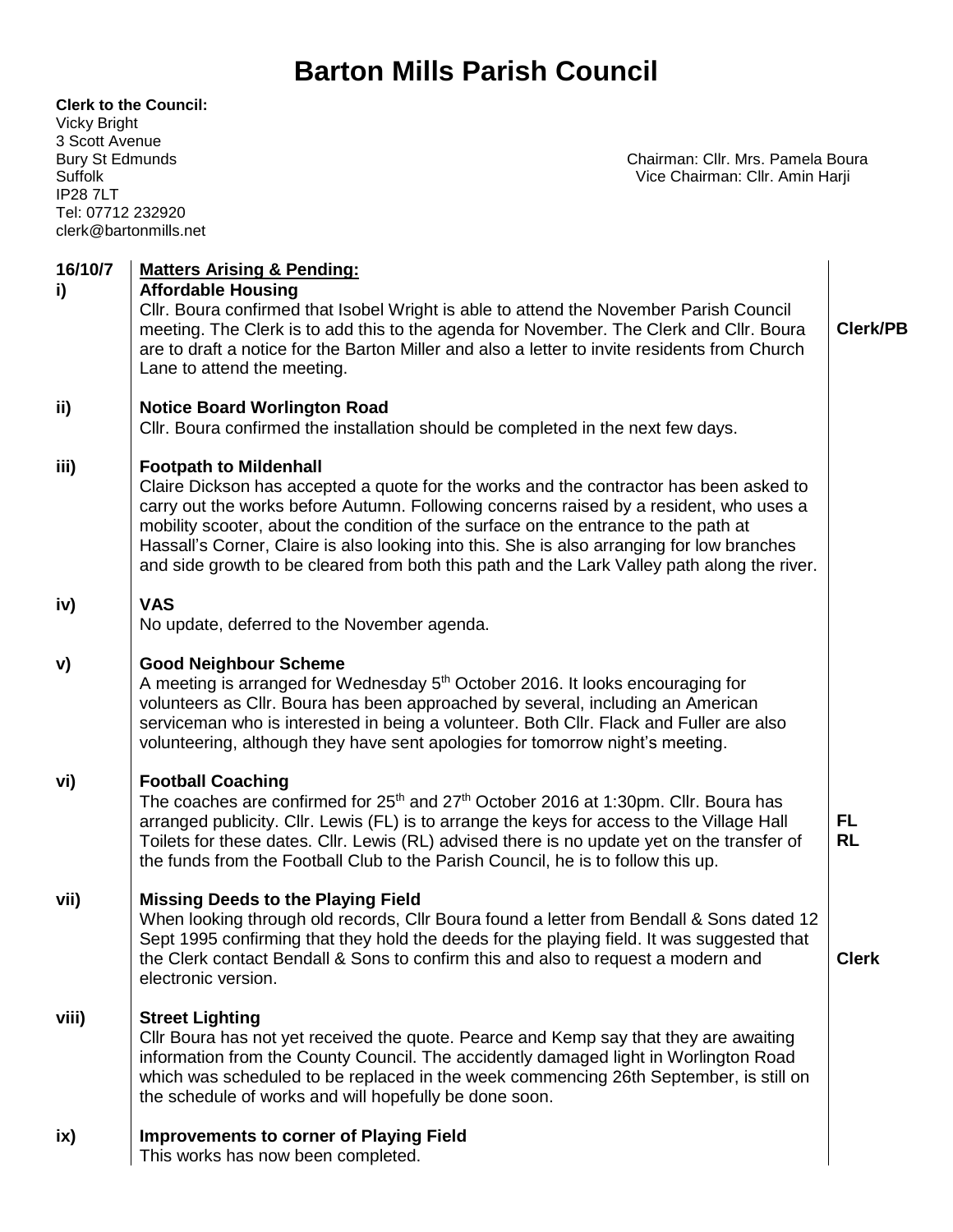| <b>Vicky Bright</b><br>3 Scott Avenue<br><b>Bury St Edmunds</b><br><b>Suffolk</b><br><b>IP287LT</b><br>Tel: 07712 232920 | <b>Clerk to the Council:</b><br>Chairman: Cllr. Mrs. Pamela Boura<br>Vice Chairman: Cllr. Amin Harji<br>clerk@bartonmills.net                                                                                                                                                                                                                                                                                                                                                                                                                                                                                                                                                                                                                                                                                                                                                                                                                                                                                                      |                            |
|--------------------------------------------------------------------------------------------------------------------------|------------------------------------------------------------------------------------------------------------------------------------------------------------------------------------------------------------------------------------------------------------------------------------------------------------------------------------------------------------------------------------------------------------------------------------------------------------------------------------------------------------------------------------------------------------------------------------------------------------------------------------------------------------------------------------------------------------------------------------------------------------------------------------------------------------------------------------------------------------------------------------------------------------------------------------------------------------------------------------------------------------------------------------|----------------------------|
| x)                                                                                                                       | <b>Remembrance Sunday</b><br>Rev'd Sandie Barton had confirmed that the service read out was the National Service<br>recommended by the RBL. She has confirmed that this year the service will take into<br>account the opinions of the village, and she also confirmed she will be attending.<br>Cllr. Boura is to book the Hall for Sunday 13 <sup>th</sup> November 2016 and also to arrange the<br>wreath with Charlie Peachey.<br><b>Resolved 16/07.01</b><br>It was agreed that the Parish Council would pay for the wreath and for refreshments.                                                                                                                                                                                                                                                                                                                                                                                                                                                                            | <b>PB</b>                  |
|                                                                                                                          | The Clerk is to contact James Bercovici to ask him to provide and serve the wine again<br>this year. Cllr. Lewis is to do the refreshments.                                                                                                                                                                                                                                                                                                                                                                                                                                                                                                                                                                                                                                                                                                                                                                                                                                                                                        | <b>Clerk</b><br><b>FL</b>  |
| xi)                                                                                                                      | Community Showcase - Saturday 17th September 2016<br>This was a successful and well organised event and CIIr Boura received a variety of<br>enquiries.                                                                                                                                                                                                                                                                                                                                                                                                                                                                                                                                                                                                                                                                                                                                                                                                                                                                             |                            |
| xii)                                                                                                                     | <b>West Suffolk Parish Conference</b><br>To be held at Newmarket Memorial Hall on Monday 14 November 2016. The Clerk is<br>hoping to attend this event.                                                                                                                                                                                                                                                                                                                                                                                                                                                                                                                                                                                                                                                                                                                                                                                                                                                                            |                            |
| xiii)                                                                                                                    | Meeting about RIS2 - A11 Mildenhall and Fiveways Roundabout and at Grade<br><b>Crossings</b><br>A meeting was held on Friday 16th September 2016 at FHDC Offices and a further<br>meeting will be held at 2pm on 6th December 2016. The County Council and Highways<br>England have started investigating options for creating an expressway standard road for<br>the A11 in Barton Mills. This is reviving the possibility of a bypass for Fiveways east of the<br>current line of the A11. However, building would not take place until 2028. In the<br>meantime, a working party is to be set up to look at minor changes which could result in<br>short term improvements. Parish Councils have been asked to submit suggestions for<br>essential local connections and junctions for an A11 bypass (Wish Lists) by mid-October.<br>It was suggested that Cllr. Boura, Cllr. Lewis (RL) and Cllr. Dawson meet next week to<br>draft our response to be submitted.                                                              | <b>PB/RL/</b><br><b>AD</b> |
| xiv)                                                                                                                     | Report on SALC Meeting - 8th September 2016<br>Cllr. Frances Lewis reported;<br>The main agenda item was the Speaker, Chief Inspector Kim Warner, (ex-Inspector at<br>Mildenhall), on 'Police Reports to Councils' and 'Lost and Found Property'. Because of<br>lack of funds, and the need to make the best use of staff, police will no longer attend<br>Parish Council meetings to give reports. Information must be taken from websites and e<br>mails. But Police will try to get to Public Events. There are fewer PCSOs (police<br>community support officers), so we do not see them around so much, and their working<br>day finishes at 6pm.<br>Suffolk Police no longer deal with 'Lost Property' at local Police Stations e.g. Mildenhall,<br>only at Bury St Edmunds, Newmarket and Ipswich. A member questioned what to do with<br>found property, as a colleague, on contacting police about an item he had found, had<br>been told to take it home and try to find the owner. This could give rise to many further |                            |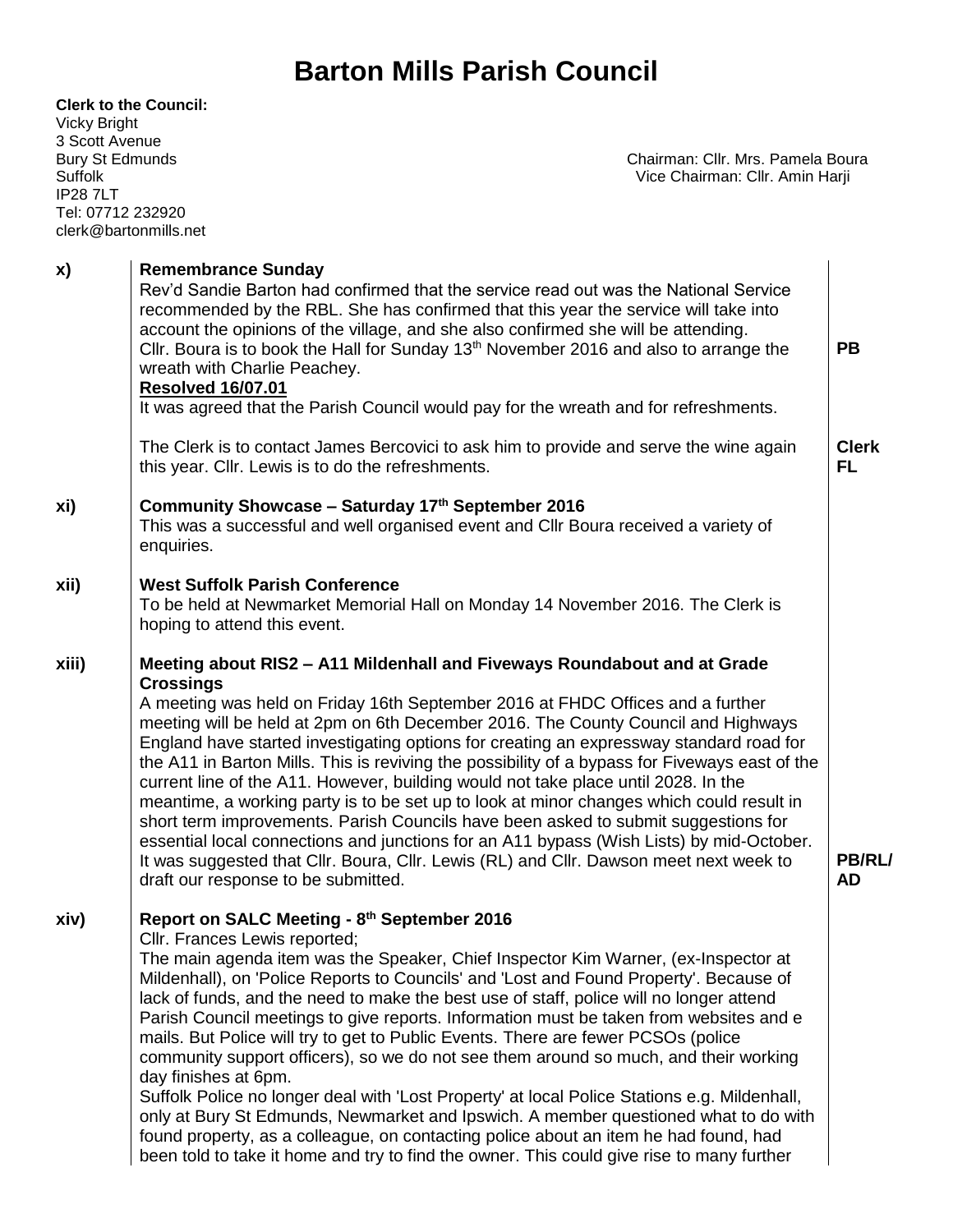| <b>Vicky Bright</b><br>3 Scott Avenue<br><b>Bury St Edmunds</b><br>Suffolk<br>IP287LT<br>Tel: 07712 232920 | clerk@bartonmills.net                                                                                                                                                                                                                                                                                                                                                                                                                                                                                                                                                                                                                                                                                                                                                                                                                                                                                                                                                                                                                                                                                                                                                                                                                                                                                                                                                                                                                                                                                                                                                                                                                                                                                                                                                                                                                                                                                                                                                                                                                                                                                                                                                                                                                                                                                                                                                                                                                                                                                                 | Chairman: Cllr. Mrs. Pamela Boura<br>Vice Chairman: Cllr. Amin Harji |
|------------------------------------------------------------------------------------------------------------|-----------------------------------------------------------------------------------------------------------------------------------------------------------------------------------------------------------------------------------------------------------------------------------------------------------------------------------------------------------------------------------------------------------------------------------------------------------------------------------------------------------------------------------------------------------------------------------------------------------------------------------------------------------------------------------------------------------------------------------------------------------------------------------------------------------------------------------------------------------------------------------------------------------------------------------------------------------------------------------------------------------------------------------------------------------------------------------------------------------------------------------------------------------------------------------------------------------------------------------------------------------------------------------------------------------------------------------------------------------------------------------------------------------------------------------------------------------------------------------------------------------------------------------------------------------------------------------------------------------------------------------------------------------------------------------------------------------------------------------------------------------------------------------------------------------------------------------------------------------------------------------------------------------------------------------------------------------------------------------------------------------------------------------------------------------------------------------------------------------------------------------------------------------------------------------------------------------------------------------------------------------------------------------------------------------------------------------------------------------------------------------------------------------------------------------------------------------------------------------------------------------------------|----------------------------------------------------------------------|
|                                                                                                            | ownership problems.<br>The public are encouraged to call 101 to talk to the Police – but it was admitted that there<br>is often a backlog of calls waiting to be answered.                                                                                                                                                                                                                                                                                                                                                                                                                                                                                                                                                                                                                                                                                                                                                                                                                                                                                                                                                                                                                                                                                                                                                                                                                                                                                                                                                                                                                                                                                                                                                                                                                                                                                                                                                                                                                                                                                                                                                                                                                                                                                                                                                                                                                                                                                                                                            |                                                                      |
| 16/10/8<br>i)                                                                                              | In 'Members Information Exchange', we learnt of the short notice (less than 7 weeks) for<br>the changes and charges for using the 'One Suffolk' web site - see BMPC agenda item<br>10.<br>Parking problems – highlighted by the lack of police enforcement. In Beck Row they now<br>have a splendid pirate ship in the children's playground, the new Parish Magazine is<br>going well and the 'Rose and Crown' building is to be the new Community Centre, but<br>they need a new Football Pavilion. In Brandon the level crossing continues to cause<br>problems, parking is a problem, as is the allocation of school places, and there is much<br>concern over the closing of the Heathcote Day Care Centre. The Mildenhall member<br>spoke about the discussions on the future of the Base, and also about the 'Mildenhall<br>Showcase Day', when local organisations have been invited to have stalls to show what<br>they do.<br>For Barton Mills, I spoke about our great concern over the dangers and safety of the Five<br>Ways roundabout and the A11 crossing from the Tuddenham Road, as I felt it important<br>that it should be known that we are trying to move forward any possible short term<br>solutions.<br>Direct contact with SALC, via the web site, should be restricted to chairman and clerks,<br>who should do this on behalf of councillors.<br><b>Finance:</b><br>Parish Council List of Receipts not previously recorded in the minutes<br>23/5 HMRC VAT refund £719.88, 2/6 Donation for boot sale £25, 29/7 FHDC £2988.00,<br>23/9 FHDC £6971<br><b>Payments for Approval &amp; Cheques for Signing</b><br><b>Resolved 16/10/8.01</b><br>CIIr. Lewis (RL) proposed to approve the payments and it was agreed to approve the<br>payments of the following outstanding invoices and the cheques were approved and<br>signed by Cllr. P. Boura, Cllr. Frances Lewis and Cllr. Robert Lewis;<br>ch 1451   Roberts £200.00   NL Landscapes for field etc.<br>ch 1452 P Boura £37.60 Office costs, Printing etc.<br>ch 1453 BM Village Hall £208.80 Hall hire April-June, Brown bin collection<br>ch 1454 St Mary's (BM) PCC£15 Church Room for August meeting<br>ch 1455 Abigail Davies £249.60 Replacement for missing ch 1427<br>ch 1456 Abigail Davies £61.60 Replacement for missing ch 1428<br>ch 1457 Peter Cumber £100.00 Installation of noticeboard<br>ch 1458 I Roberts £1351.50 INL Landscapes for turning area<br>ch 1459 J Berrett £47.00 Plants for 3 planters at the field |                                                                      |

**ii)**

**Clerk to the Council:**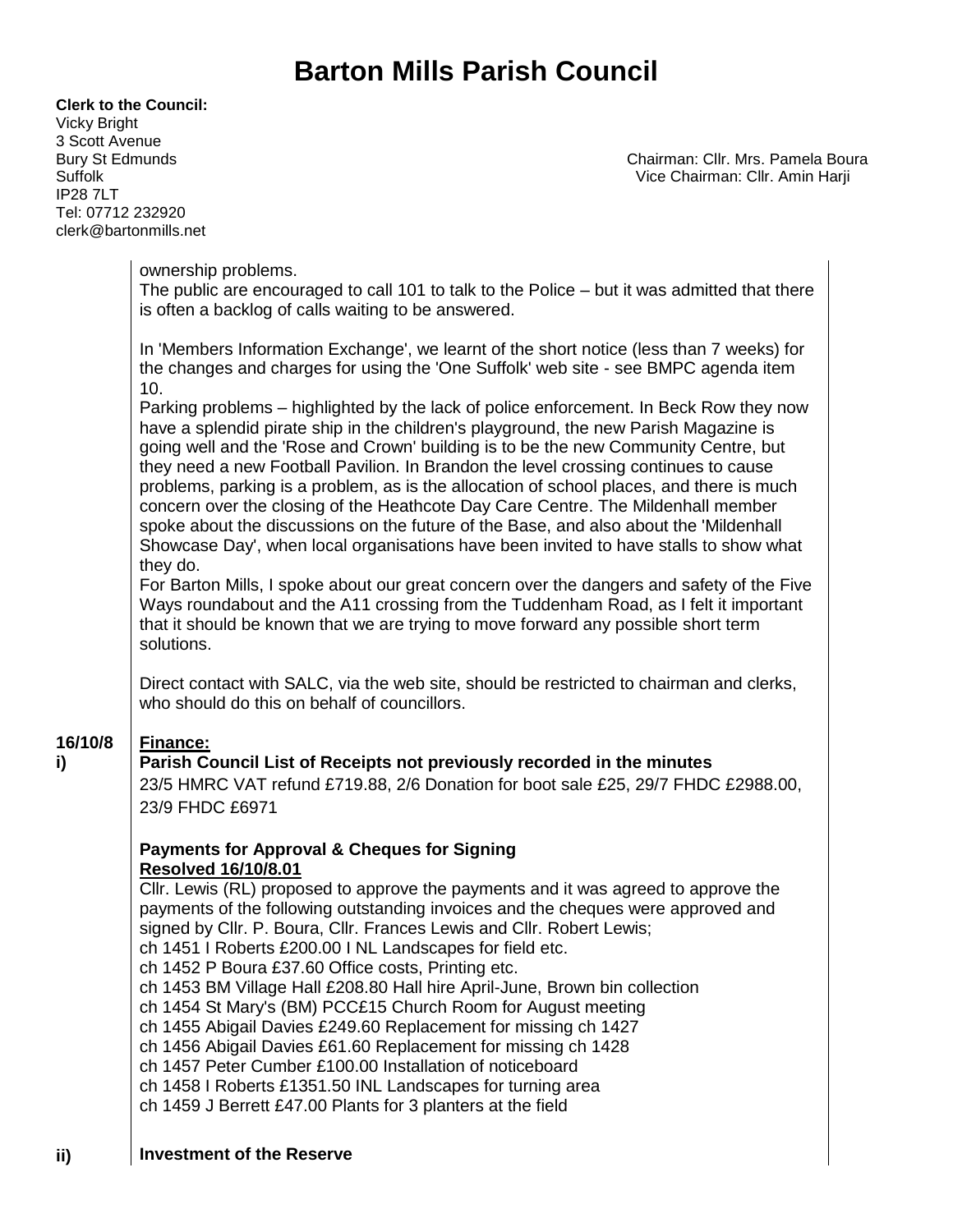| <b>Clerk to the Council:</b><br><b>Vicky Bright</b><br>3 Scott Avenue<br><b>Bury St Edmunds</b><br>Suffolk<br><b>IP287LT</b><br>Tel: 07712 232920<br>clerk@bartonmills.net |                                                                                                                                                                                                                                                                                                                                                                                                                                                                                                                                                                                                                                               | Chairman: Cllr. Mrs. Pamela Boura<br>Vice Chairman: Cllr. Amin Harji |              |
|----------------------------------------------------------------------------------------------------------------------------------------------------------------------------|-----------------------------------------------------------------------------------------------------------------------------------------------------------------------------------------------------------------------------------------------------------------------------------------------------------------------------------------------------------------------------------------------------------------------------------------------------------------------------------------------------------------------------------------------------------------------------------------------------------------------------------------------|----------------------------------------------------------------------|--------------|
|                                                                                                                                                                            | The Clerk is to investigate options and report back at the next meeting.                                                                                                                                                                                                                                                                                                                                                                                                                                                                                                                                                                      |                                                                      | <b>Clerk</b> |
| iii)                                                                                                                                                                       | <b>Change of Signatories on Bank Account</b><br>Cllr. Boura reported she had taken the mandate form to the bank on 11 <sup>th</sup> August, but due<br>to the mandate not being processed by the bank, there had been a delay. The Form had<br>now been found and scanned and was being processed. It was agreed to keep the<br>correspondence address as the Chairman for now. The Clerk advised she had no access<br>to the account, but Cllr. Boura advised she was happy to handle any issues with the bank<br>and would forward statements to the Clerk for account and bank reconciliations before<br>meetings.                         |                                                                      |              |
| iv)                                                                                                                                                                        | <b>Bank Balance and Reconciliation</b><br>CIIr. Boura presented a bank reconciliation and bank balance as of 29 <sup>th</sup> September 2016.<br><b>Resolved 16/10/8.02</b><br>That the bank balances and reconciliation of payments and receipts be received and<br>adopted and signed as such by the Chairman (PB). The bank account balance as of 29th<br>September 2016 is £34,959.86.<br>The Clerk is to review the budget for the next meeting and will present bank                                                                                                                                                                    |                                                                      | <b>Clerk</b> |
|                                                                                                                                                                            | reconciliations at each meeting.                                                                                                                                                                                                                                                                                                                                                                                                                                                                                                                                                                                                              |                                                                      |              |
| 16/10/9<br>i)                                                                                                                                                              | <b>Appointment of a new Clerk and RFO:</b><br>Cllr. Boura welcomed the new Clerk. Cllr. Boura is to write to Abigail Davies to thank her<br>for her work as Clerk. Cllr. Lewis (FL) offered thanks on behalf of the Parish Council to<br>Cllr. Boura for her hard work as Interim Clerk.                                                                                                                                                                                                                                                                                                                                                      |                                                                      | <b>PB</b>    |
| ii)                                                                                                                                                                        | <b>Resolved 16/10/9.01</b><br>It was agreed to pay the Clerks salary by monthly Standing Order and to instruct SALC<br>Payroll Service to perform the payroll duties for the Clerks salary on a monthly basis.                                                                                                                                                                                                                                                                                                                                                                                                                                |                                                                      |              |
| iii)                                                                                                                                                                       | The issue of the printing of the Barton Miller was raised by Cllr. Boura, who stated that it<br>seemed silly for the new Clerk to have the printer in Mildenhall and have to collect the<br>covers, print them, then deliver them back to the church. It was suggested that the<br>Church has the printer and does all the printing, with the printer being available to the<br>public for use. However, there is no room at the Church at present, until they move<br>premises. Cllr. Dawson agreed to keep the printer in the interim and will do the printing,<br>with Cllr. Boura as back up, if Cllr. Dawson is unavailable at any time. |                                                                      | <b>AD/PB</b> |
| iv)                                                                                                                                                                        | The Clerk advised that she intends to make some changes to the format of the agenda, to<br>bring the Parish Council in line with current legislation. She also advised her contact<br>details and usual office hours, which will be made available on the website and notice<br>board for residents.                                                                                                                                                                                                                                                                                                                                          |                                                                      |              |
| V)                                                                                                                                                                         | Cllr. Dawson has agreed to store the Parish Council Archive files.                                                                                                                                                                                                                                                                                                                                                                                                                                                                                                                                                                            |                                                                      | <b>AD</b>    |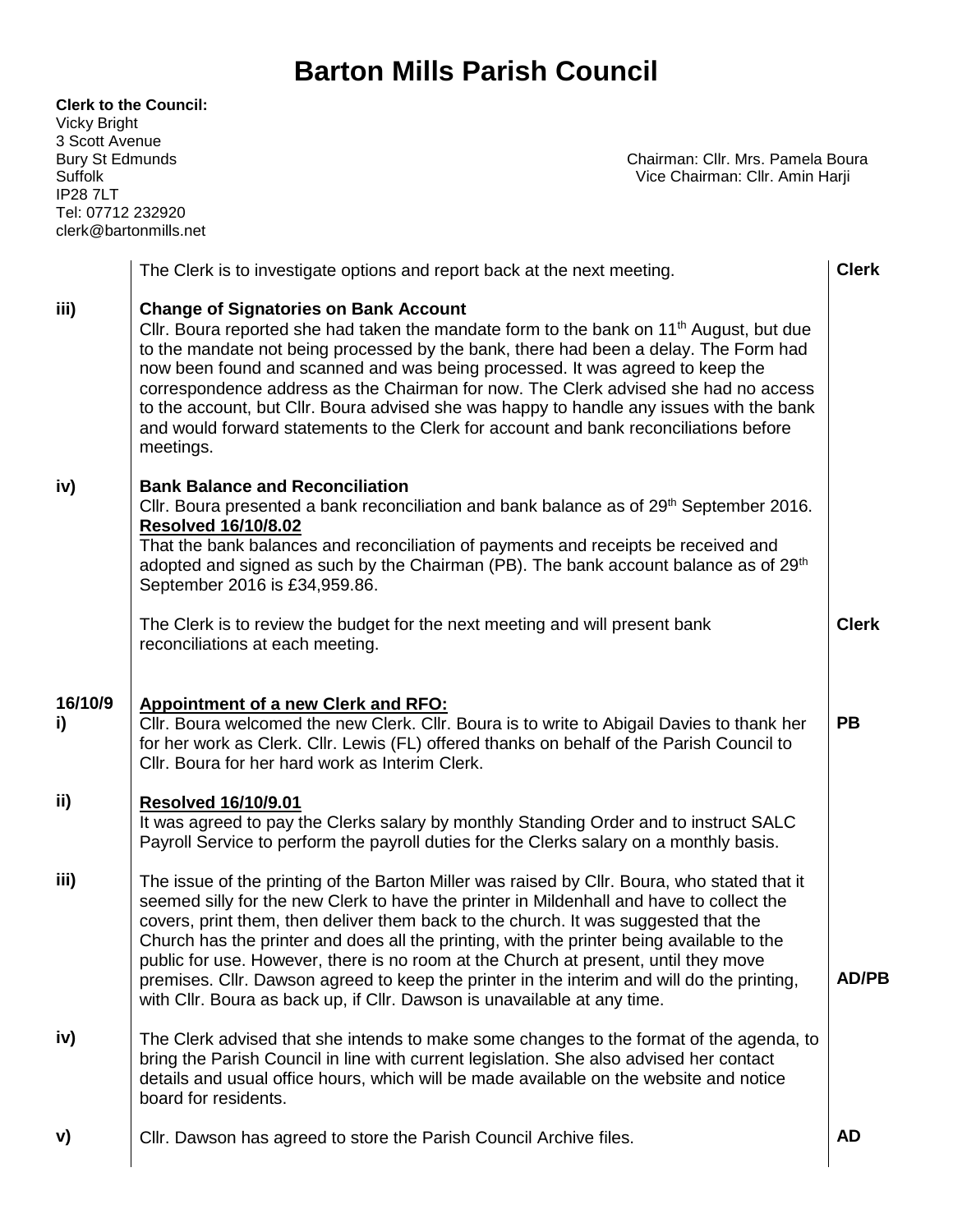#### **Clerk to the Council:**

Vicky Bright 3 Scott Avenue IP28 7LT Tel: 07712 232920 clerk@bartonmills.net

Bury St Edmunds **Chairman: Cllr. Mrs. Pamela Boura**<br>
Suffolk Chairman: Cllr. Amin Harji Vice Chairman: Cllr. Amin Harji

| <b>Transfer of the OneSuffolk website from SCC to CAS</b><br>The Parish Council website provider is being transferred from SCC to CAS (Community                                                                                                                                                                                                                                                                                                                                                                                                                                                                                                                                            |                              |
|---------------------------------------------------------------------------------------------------------------------------------------------------------------------------------------------------------------------------------------------------------------------------------------------------------------------------------------------------------------------------------------------------------------------------------------------------------------------------------------------------------------------------------------------------------------------------------------------------------------------------------------------------------------------------------------------|------------------------------|
| Action Suffolk), and an annual fee of £50 is being introduced. It was felt that now was not<br>a good time to look at other providers or start-up of a new website.<br><b>Resolved 16/10/10.01</b><br>It was agreed to accept the annual fee of £50, with effect from 1 <sup>st</sup> November 2016. The<br>Clerk is to advise CAS.                                                                                                                                                                                                                                                                                                                                                         | <b>Clerk</b>                 |
| Correspondence:<br><b>Car Boot Sales</b><br>The Council has been approached by the Village Hall, Church, WI, Football Club and the<br>Allotments Association to agree dates for the Boot Sales. Cllr. Lewis (FL)and Cllr. Boura<br>proposed that they arrange a meeting in the Church Room to agree a schedule and<br>dates, date to be confirmed, with the Clerk to advise the Community Groups of the<br>details.                                                                                                                                                                                                                                                                         | <b>FL/PB</b><br><b>Clerk</b> |
| <b>Boundary Commission for England</b><br>Review of the constituency boundaries across England initial proposals were last month<br>published, showing what the changes could look like. From next week there will be<br>another way people can get involved and have their say with a series of public hearings.<br>Assistant<br>Commissioners will be there, listening to people's views. The 36 two-day public hearings<br>are being held across England, the full list is available online;<br>http://www.eventbrite.co.uk/o/boundary-commission-for-england-10840540<br>The Clerk is to enquire to the Boundary Commission whether any of the changes affect<br>Barton Mills directly. | <b>Clerk</b>                 |
| Date of the next meeting and Items for the next agenda:<br>The next meeting will be held on Tuesday 8 <sup>th</sup> November 2016 at 7:30pm, in the Church<br>Room.<br><b>Affordable Housing</b><br>$\bullet$<br><b>Budget for Revision &amp; Adoption</b><br><b>Investment of Reserve Options</b><br>RIS2 A11 Fiveways and at Grade Crossings Update<br>٠<br><b>Street Lighting Update</b><br><b>Football Coaching Funds Transfer Update</b><br>Good Neighbour Scheme Update<br><b>VAS Update</b><br>Footpath to Mildenhall Update<br><b>Playing Field Deed Update</b><br>Defibrillator/Payphone Update<br>There being no further business the meeting closed at 9:40pm.                   |                              |
|                                                                                                                                                                                                                                                                                                                                                                                                                                                                                                                                                                                                                                                                                             |                              |